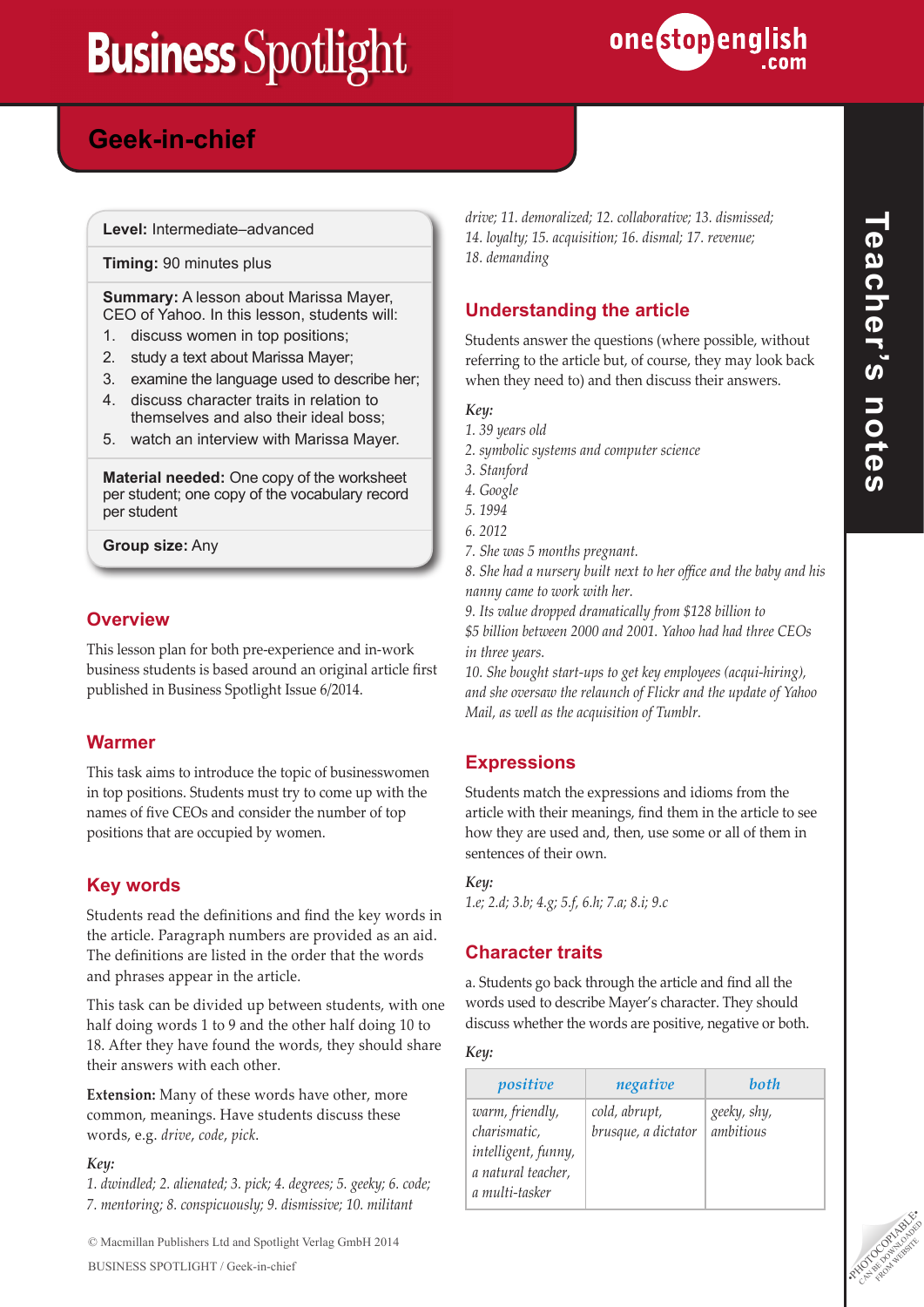

## **Powers in the East Geek-in-chief**

b. In the article, a lot of other negative things are said about Mayer. Get students to underline or highlight these statements and opinions.

#### **Key:**

- *• Her leadership style is sometimes questioned.*
- *• What you see is not always what you get.*
- *• She has a cool, abrupt manner in company meetings.*
- *• Some colleagues question her ability as a leader.*
- *• She alienates people.*
- *• She jumps to conclusions.*
- *• She always thinks she's right.*
- *• She's a dictator with a top-down style.*
- *• She began spending 'conspicuously'.*
- *• She's "one of those mothers we don't like very much."*
- *• In meetings, she is not the friendly, funny woman people are used to seeing in her public appearances.*
- *• People feel so dismissed by her.*
- *• "If you're on her team she protects and helps you. If not, she may not play as nicely."*
- *• She has not developed her business side.*
- *• She does not take the financial side of her job seriously enough.*
- *• She doesn't understand the value of clients, ad revenue or agencies.*

#### **Teaching and learning strategy: putting a positive spin on language**

In business English in particular, a trend has developed over the past few years of avoiding any overtly negative words and phrases. Hence, we no longer talk about *problems* but, instead, we have *challenges*. Our work is not *difficult* but *demanding*.

In class, try to come up with further examples and try to highlight them when you come across them in articles.

Point out to students that the ability to use less direct language is useful in many business contexts, for example in meetings and appraisals.

#### **Discussion**

Students discuss the questions in class.

#### **Webquest**

The videos can be watched in class or at home and then discussed in the following class.

#### **Vocabulary record**

Here, students should be encouraged to record all of the new and useful vocabulary they have learnt during the lesson, not only in the form presented in the article but also in related forms.

#### **Related topics on onestopenglish**

The following Business Spotlight lesson plan looks more closely at the idea of shyness and introversion in the world of work, and also focuses in on character traits: [http://www.onestopenglish.com/business/business](http://www.onestopenglish.com/business/business-spotlight/quiet-please/553425.article)[spotlight/quiet-please/553425.article](http://www.onestopenglish.com/business/business-spotlight/quiet-please/553425.article).

This Business Spotlight lesson is about women at work and women's rights:

[http://www.onestopenglish.com/business/business](http://www.onestopenglish.com/business/business-spotlight/a-new-revolution/551449.article)[spotlight/a-new-revolution/551449.article](http://www.onestopenglish.com/business/business-spotlight/a-new-revolution/551449.article).

This Business Spotlight lesson examines whether women need quotas to get to the top: [http://www.onestopenglish.](http://www.onestopenglish.com/business/business-spotlight/do-women-need-quotas-to-get-to-the-top/550704.article) [com/business/business-spotlight/do-women-need](http://www.onestopenglish.com/business/business-spotlight/do-women-need-quotas-to-get-to-the-top/550704.article)[quotas-to-get-to-the-top/550704.article.](http://www.onestopenglish.com/business/business-spotlight/do-women-need-quotas-to-get-to-the-top/550704.article)

There are a number of other onestopenglish lessons on the topics of women's rights and women at work. Below is a selection.

- Emmeline Pankhurst and female suffrage: [http://](http://www.onestopenglish.com/teenagers/a-time-to-travel/pdf-content/a-time-to-travel-england-suffer-and-suffrage-lesson-plan/553448.article) [www.onestopenglish.com/teenagers/a-time-to](http://www.onestopenglish.com/teenagers/a-time-to-travel/pdf-content/a-time-to-travel-england-suffer-and-suffrage-lesson-plan/553448.article)[travel/pdf-content/a-time-to-travel-england-suffer](http://www.onestopenglish.com/teenagers/a-time-to-travel/pdf-content/a-time-to-travel-england-suffer-and-suffrage-lesson-plan/553448.article)[and-suffrage-lesson-plan/553448.article](http://www.onestopenglish.com/teenagers/a-time-to-travel/pdf-content/a-time-to-travel-england-suffer-and-suffrage-lesson-plan/553448.article)
- European football's first female professional team manager: [http://www.onestopenglish.com/skills/](http://www.onestopenglish.com/skills/news-lessons/weekly-topical-news-lessons/2014-weekly-news-lessons-archive/weekly-news-lesson-390-29th-may-2014-european-footballs-first-female-professional-team-manager/553613.article) [news-lessons/weekly-topical-news-lessons/2014](http://www.onestopenglish.com/skills/news-lessons/weekly-topical-news-lessons/2014-weekly-news-lessons-archive/weekly-news-lesson-390-29th-may-2014-european-footballs-first-female-professional-team-manager/553613.article) [weekly-news-lessons-archive/weekly-news-lesson-](http://www.onestopenglish.com/skills/news-lessons/weekly-topical-news-lessons/2014-weekly-news-lessons-archive/weekly-news-lesson-390-29th-may-2014-european-footballs-first-female-professional-team-manager/553613.article)[390-29th-may-2014-european-footballs-first-female](http://www.onestopenglish.com/skills/news-lessons/weekly-topical-news-lessons/2014-weekly-news-lessons-archive/weekly-news-lesson-390-29th-may-2014-european-footballs-first-female-professional-team-manager/553613.article)[professional-team-manager/553613.article](http://www.onestopenglish.com/skills/news-lessons/weekly-topical-news-lessons/2014-weekly-news-lessons-archive/weekly-news-lesson-390-29th-may-2014-european-footballs-first-female-professional-team-manager/553613.article)
- Rwandan women set up a popular ice-cream business: [http://www.onestopenglish.com/skills/](http://www.onestopenglish.com/skills/news-lessons/weekly-topical-news-lessons/2014-weekly-news-lessons-archive/weekly-news-lesson-389-22nd-may-2014-rwandan-women-whip-up-popular-ice-cream-business/553605.article) [news-lessons/weekly-topical-news-lessons/2014](http://www.onestopenglish.com/skills/news-lessons/weekly-topical-news-lessons/2014-weekly-news-lessons-archive/weekly-news-lesson-389-22nd-may-2014-rwandan-women-whip-up-popular-ice-cream-business/553605.article) [weekly-news-lessons-archive/weekly-news-lesson-](http://www.onestopenglish.com/skills/news-lessons/weekly-topical-news-lessons/2014-weekly-news-lessons-archive/weekly-news-lesson-389-22nd-may-2014-rwandan-women-whip-up-popular-ice-cream-business/553605.article)[389-22nd-may-2014-rwandan-women-whip-up](http://www.onestopenglish.com/skills/news-lessons/weekly-topical-news-lessons/2014-weekly-news-lessons-archive/weekly-news-lesson-389-22nd-may-2014-rwandan-women-whip-up-popular-ice-cream-business/553605.article)[popular-ice-cream-business/553605.article](http://www.onestopenglish.com/skills/news-lessons/weekly-topical-news-lessons/2014-weekly-news-lessons-archive/weekly-news-lesson-389-22nd-may-2014-rwandan-women-whip-up-popular-ice-cream-business/553605.article)



© Macmillan Publishers Ltd and Spotlight Verlag GmbH 2014<br>BUSINESS SPOTLIGHT / Geek-in-chief BUSINESS SPOTLIGHT / Geek-in-chief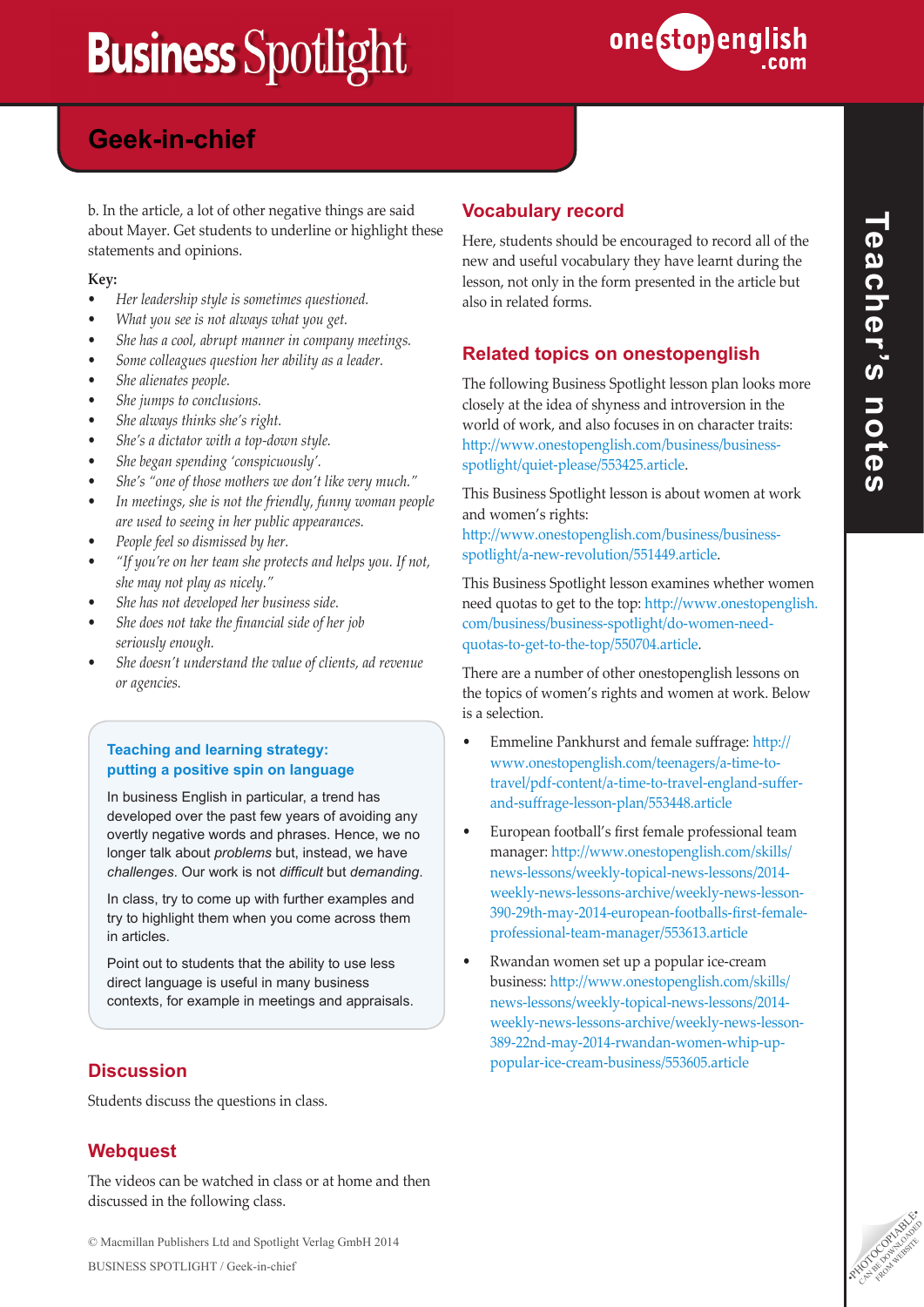

### **Powers in the East Geek-in-chief**

#### **1 Warmer**

**a. Write the names of five CEOs of international companies.**

| 3  |  |
|----|--|
|    |  |
| 5. |  |

**b. How many large or global companies with female CEOs can you name?**

**c. How many of the top managerial positions in your company are held by women?**

### **2 Key words**

#### **Read the definitions and find the key words in the article. The paragraph numbers will help you.**

- 1. became gradually less or smaller over a period of time until almost nothing remained (para 3)
- 2. made someone dislike you (para 3)
- 3. choose something over other things (para 4)
- 4. qualifications that you get from a university (para 4)
- 5. only interested in computers and thought to be boring (para 4)
- 6. write instructions for a computer (para 4)
- 7. an experienced person teaching a less experienced person about their job or a particular subject (para 5)
- 8. in a very noticeable way (para 5)
- 9. reacting to something in a way that shows you do not think it is worth paying attention to (para 6)
- 10. the energy and determination that make you try hard to achieve something (para 6)
- 11. lost hope or confidence (para 7)
- 12. involving people or groups working together to produce something (para 8)
- 13. unimportant and not respected (para 9)
- 14. support that you always give to someone or something because of your feelings of duty and respect towards them (para 10)
- 15. the process of one company buying another (para 11)
- 16. bad, not giving cause for hope or enthusiasm (para 12)
- 17. income from business activities (para 13)
- 18. needing a lot of time, ability and energy (para 14)

CAN BE DOWNLOAD FROM WEBSITE

**Worksheet**

**Norksheet**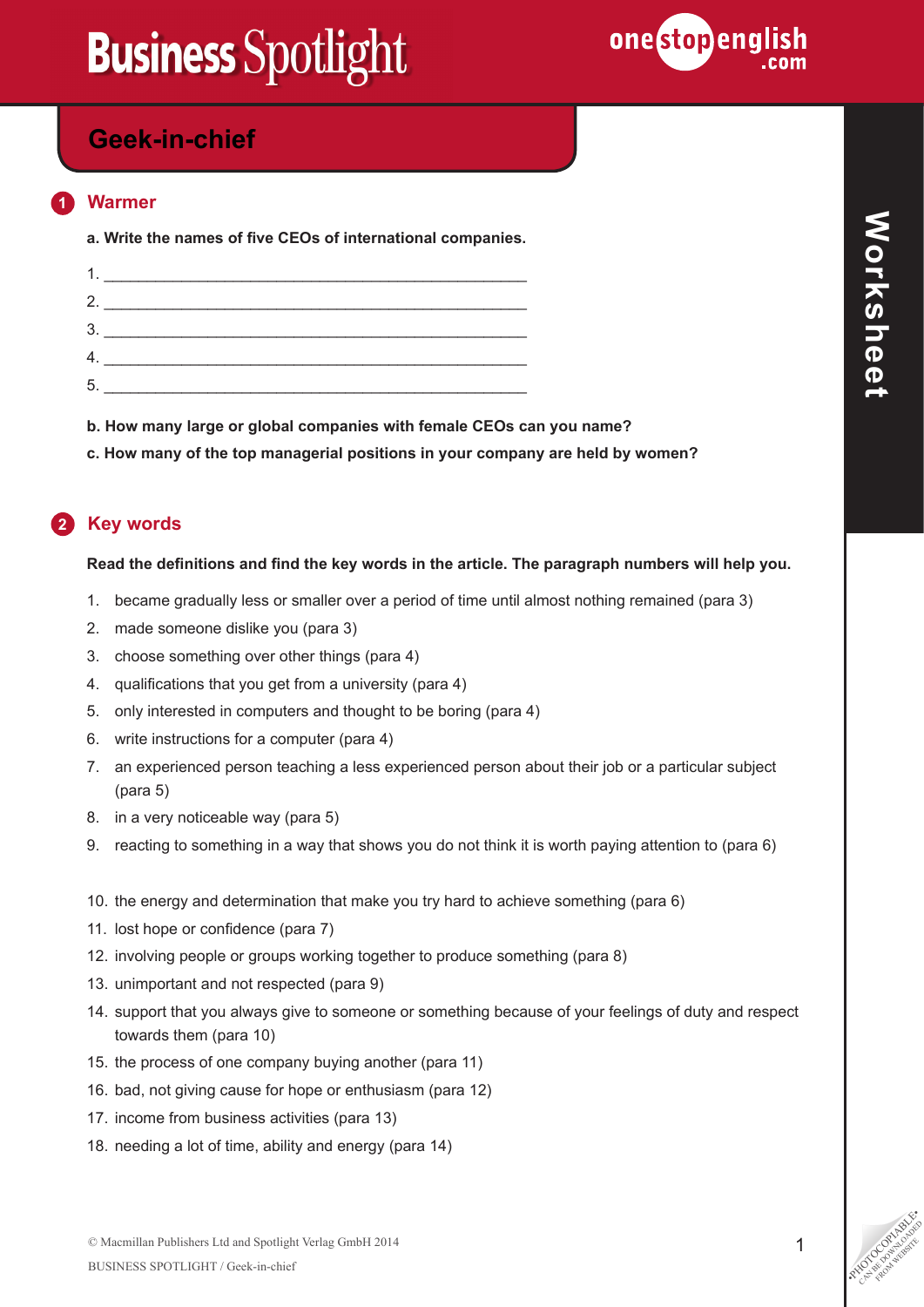

**2**

**3**

**1**



**She causes a stir wherever she appears. But, hidden behind the warmth, is a brusque manner. Margaret Davis introduces the ambitious Yahoo boss whose leadership style is sometimes questioned, even by her colleagues.**

With Marissa Mayer, what you see is not always what you get. The charismatic, young CEO of Yahoo is known for her warm and friendly public presentations. Yet the people who work with her are often surprised by her cool, abrupt manner in company meetings.

Mayer is one of a rare breed – a female executive in the male-dominated tech industry. Hired in 1999 as employee number 20 at Google, the company's first woman engineer, Mayer held a variety of top positions at the internet giant before leaving to become CEO of the struggling Yahoo in 2012. At 37, she was the youngest CEO in Yahoo's history.

As an intelligent, attractive and ambitious woman, Mayer was always certain to attract attention, not all of it positive. Google was happy to use her to promote the company but, when the attention turned too personal — with *Vogue* magazine covering her 2009 wedding to internet investor Zachary Bogue — Mayer's support dwindled. Some colleagues questioned her ability as a leader: "While she did a lot of good and useful things, she alienated people because she jumped to conclusions about products and she was not always right but she always thought

## **Geek-in-chief by Margaret Davis**

one stopenglish

she was right," one Google executive told *Vanity Fair* magazine. Another described Mayer as "a dictator, with a top-down style."

Born on 30 May, 1975, she is the daughter of an art teacher and an environmental engineer. A top student in high school, she took part in a variety of after-school activities, including ballet, swimming, piano lessons, skating and debating. "It was a very well-rounded childhood, with lots of different opportunities," Mayer told *Vogue*. "My mom will say she set out to overstimulate me – surround me with way too many things and let me pick. As a result, I've always been a multitasker. I've always liked a lot of variety." She was accepted by ten different universities, including Harvard, Yale and Stanford, graduating from Stanford with degrees in symbolic systems and computer science, specializing in artificial intelligence. At Google, Mayer was known for 100-hour working weeks and for sleeping only four hours a night. "I don't really believe in burnout," she told a New York audience in 2013. Mayer claims she didn't plan to become one of the leading figures in Silicon Valley. "I didn't set out to be at the top of technology companies. I'm just geeky and shy and I like to code," she explained to *Vogue*.

Described by her biographer, *Business Insider*  reporter Nicholas Carlson, as "a natural teacher", Mayer continued to teach at Stanford during her first years at Google, as well as starting a mentoring programme at the company. When Google went public in 2004, Mayer and other Google employees became millionaires. Mayer began spending "conspicuously", Carlson says, buying a \$5 million penthouse at the Four Seasons Hotel in San Francisco, as well as a house near the Google campus in Mountain View, California. She also began giving elaborate parties at both homes.

In 2012, in a PBS documentary called *Makers*, about women leaders, Mayer was dismissive of the influence of feminism on her career. "I don't think I have sort of the militant drive and chip on the shoulder that sometimes comes with that," she said.

**4**

**6**

**5**

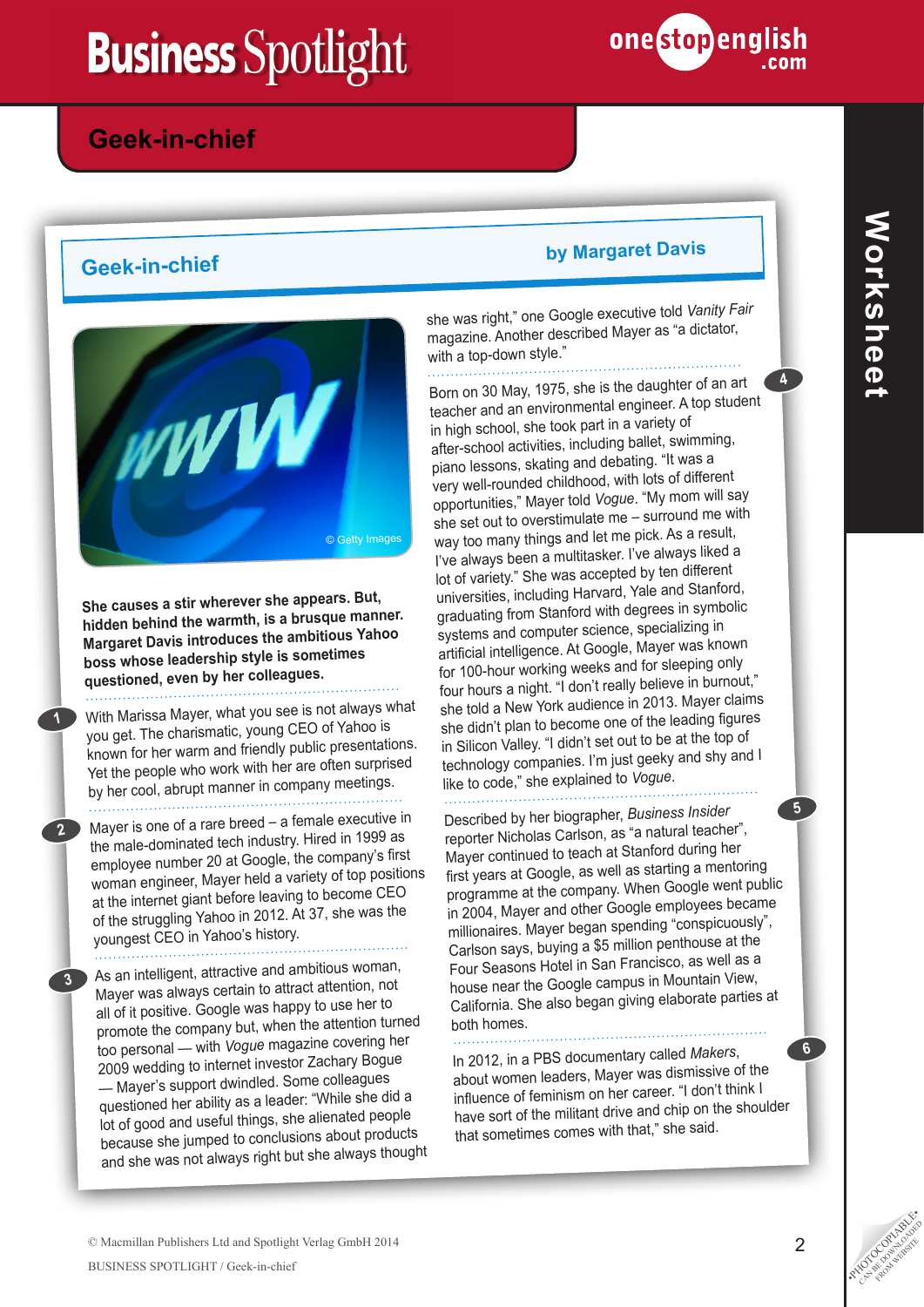

### **Powers in the East Geek-in-chief**

Mayer's appointment as CEO of Yahoo in 2012 made her the youngest woman at the head of a Fortune 500 company. Yahoo, founded in 1994, was worth \$128 billion at its peak in 2000. Then, the internet bubble burst and, within a year, the company was worth just under \$5 billion. By 2012, Yahoo had had three CEOs in as many years – one of them, Carol Bartz, was fired over the phone. Not surprisingly, Yahoo's employees were demoralized and the company was not introducing new products. Enter Marissa Mayer. Already well known, she added to her own legend by announcing that she was five months pregnan<sup>t</sup> when she joined the company. Mayer went back to work two weeks after giving birth, along with her baby and his nanny. (A nursery had been built next to her office in the meantime.) Two months later, she told a conference of women in business: "The baby's been way easier than everyone made it out to be.<sup>"</sup> The response from Lisa Belkin of *The Huffington Post* was typical: "Putting 'baby' and 'easy' in the same sentence turns you into one of those mothers we don't like very much."

In February of 2013, Mayer ended flexible employment agreements that had permitted some Yahoo employees to do their jobs from home, alienating working mothers both inside and outside the company. Mayer defended the policy a few months later at the Great Place to Work Conference. "People are more productive when they're alone," she admitted, "but they're more collaborative and innovative when they're together. Some of the best ideas come from pulling two different ideas together." The policy affects about 200 of the company's 12,000 employees, according to *Fortune* magazine.

**9**

**8**

. . . . . . . . . . . . . . .

**7**

In her early days at Yahoo, Mayer worked hard to learn as much about the company as possible, holding meetings with employees, where she asked detailed questions. Not everyone was enthusiastic about her methods. One former Yahoo executive says he warned team members that, in meetings, Mayer was not the friendly, funny woman they were used to seeing in her public appearances. "Despite the warning, people – very experienced people with decades of experience – walked out and said, 'That was the worst meeting of my entire career,'" he told *Vanity Fair*. "She will bring a tub of blueberries to a meeting and just stare at you, popping blueberries into her mouth. People feel so dismissed."

Yet Mayer inspires loyalty among younger colleagues, especially those whom she has mentored. "If you're on her team, she protects you and helps you. If not, she may not play as nicely," one of her young employees told *Vanity Fair*.

During her first year at Yahoo, Mayer made a number **11**

of business deals, buying tech start-ups in order to get their engineers, then shutting the companies down, a practice known as "acqui-hiring." Yahoo's new weather app for cell phones won an Apple design award in 2013. Mayer also oversaw the relaunch of the photo-sharing site Flickr, the update of Yahoo Mail and the acquisition of social-media site Tumblr. With Yahoo News and Yahoo Screen, Mayer wants to attract young users via movies and concerts. She says Yahoo aims to "make the world's daily habits inspiring and entertaining."

But, after disappointing second-quarter results in 2014, some observers say the strategy isn't working. "Things aren't getting better," financial analyst Colin Gillis told *The New York Times*. "The core business is still dismal."

Display advertising is one area where Yahoo has been losing revenue to Google and Facebook. Although Mayer has a strong product and engineering background, her critics say she has not yet developed her business side. Indeed, some of them claim she does not take the financial side of her job seriously enough. The fact that she was two hours late to a dinner with advertising executives in Cannes in June – Mayer says she overslept – is proof of this, the critics say. "It is another instance where she demonstrated that she doesn't understand the value of clients, ad revenue or agencies," an advertising executive told *The Wall Street Journal*. Mayer herself told *Bloomberg*  News that her friend Aaron Levie, CEO of the cloud company, Box, tweeted that "the only actual news in this story is that Marissa does sleep." **13**

What Mayer needs most at the moment is the time to grow into her demanding new role. Time, however, is in short supply in Silicon Valley – even for those who hardly sleep.

© Business Spotlight, 6/2014, *[www.business-spotlight.de](http://www.business-spotlight.de)*

**12**

**10**

C Macmillan Publishers Ltd and Spotlight Verlag GmbH 2014<br>BUSINESS SPOTLIGHT / Geek-in-chief

**14**

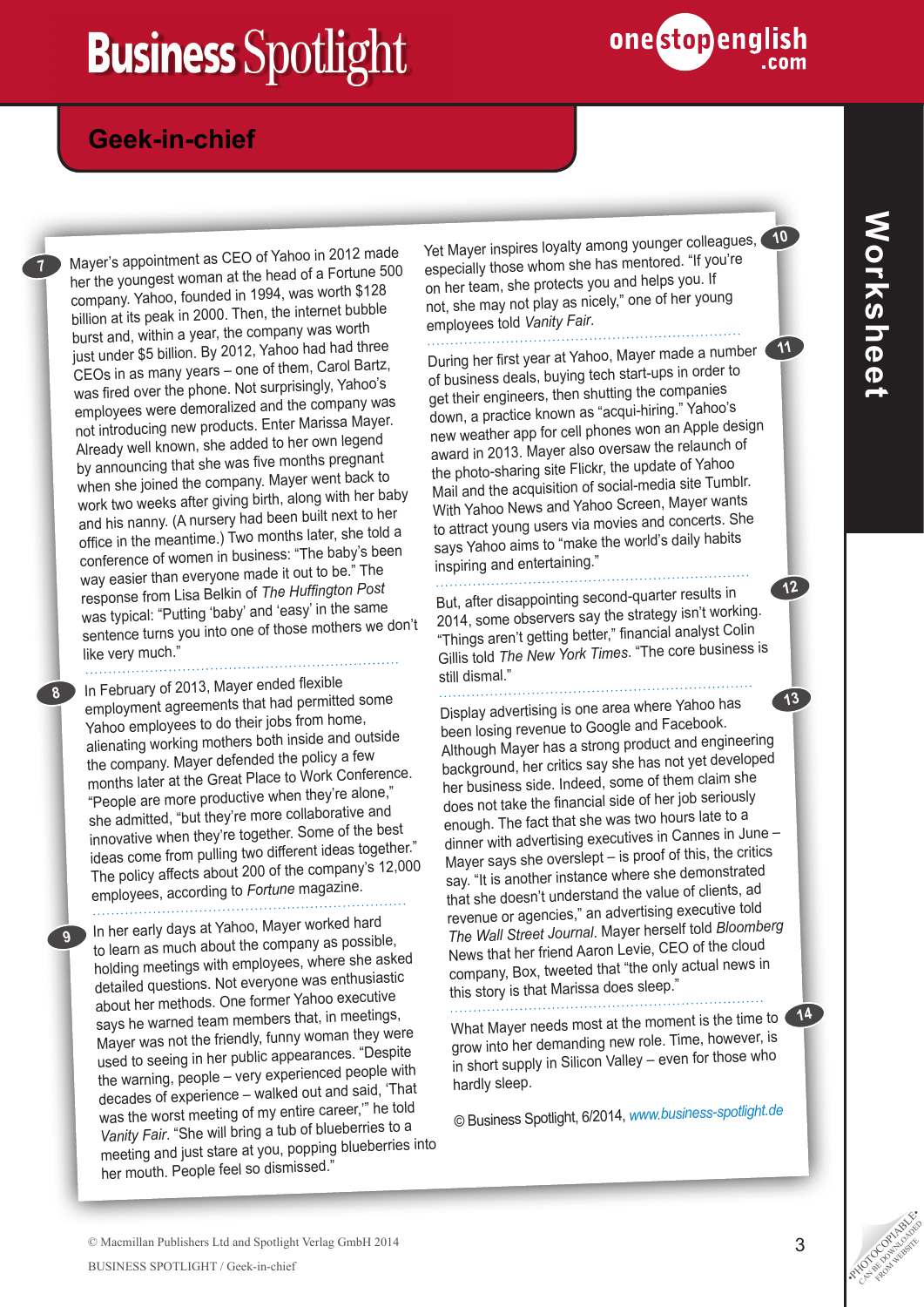

## **Powers in the East Geek-in-chief**

#### **3 Understanding the article**

**Answer the questions (where possible, without referring to the article) and discuss your answers.**

- 1. How old is Marissa Mayer at the time of the article?
- 2. What did she study at university?
- 3. Which university did she attend?
- 4. Where did she work from 1999 to 2012?
- 5. When was Yahoo founded?
- 6. When did Marissa Mayer join Yahoo?
- 7. What was unusual about Mayer's personal situation when she became CEO?
- 8. How did she deal with having a baby and working?
- 9. What happened to Yahoo between 2000 and 2001?
- 10. What business deals did Mayer make when she became CEO of Yahoo?

### **4 Expressions**

#### **Match the expressions 1 to 9 with their meanings a to i. Find the expressions in the article to see how they are used. Then, use them in sentences of your own.**

1. a rare breed

3. top-down

4. set out

- a. at its most successful or powerful point b. controlled by management
- 2. jump to conclusions
- c. have a baby
	- d. judge or decide something without having all the facts
	- e. a person with characteristics not often found among their kind
	- f. become a company in which anyone can invest

7. at its peak

5. go public

8. the bubble bursts

6. have a chip on your shoulder

- g. have the intention of doing something
- h. be likely to become angry or offended very easily, especially about something that other people think should not upset you
- 9. give birth i. a very successful time comes to an end

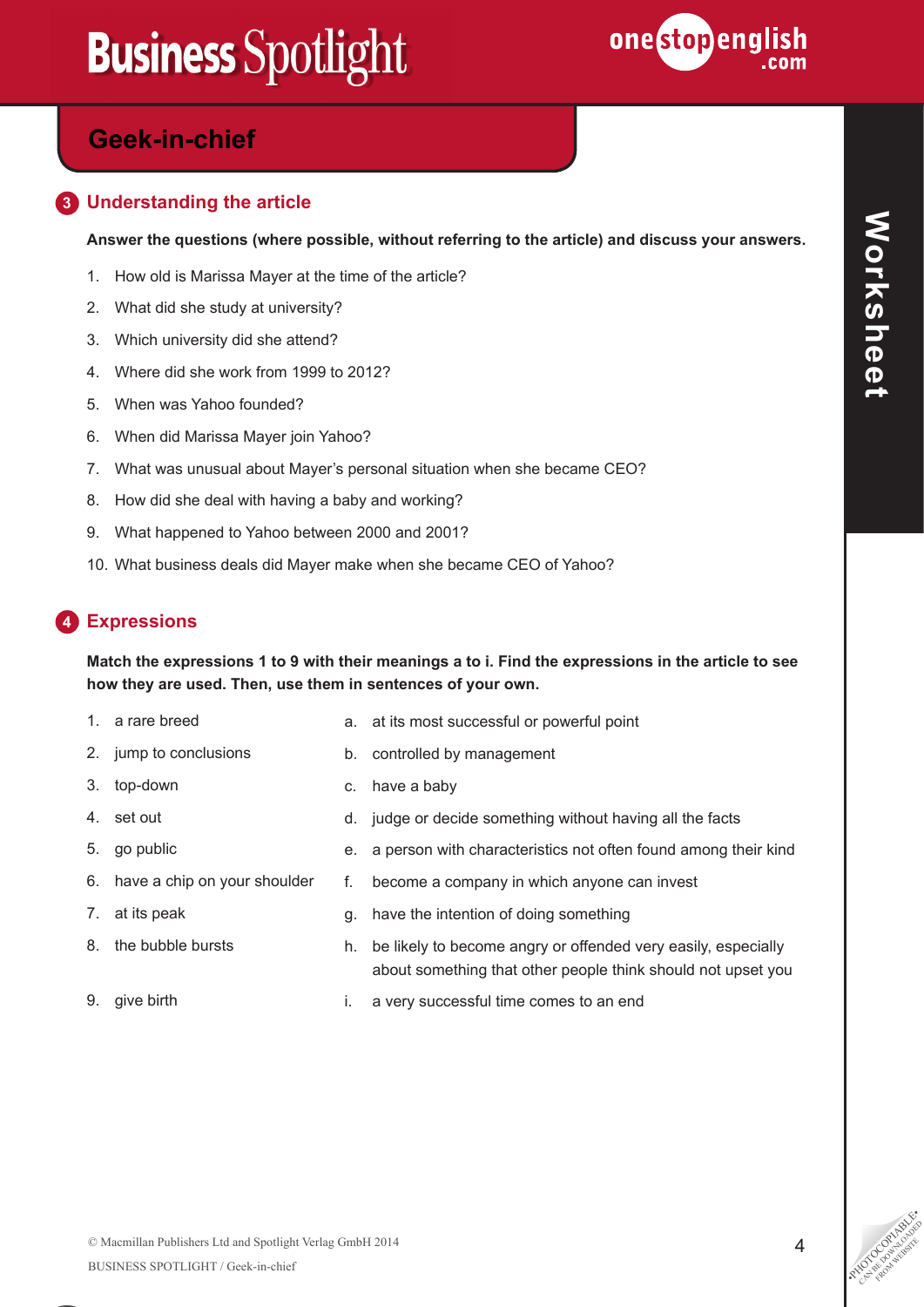

### **Powers in the East Geek-in-chief**

#### **5 Character traits**

**a. What character traits of Marissa Mayer's are mentioned in the article? Write them here and decide whether they are positive or negative (or both).**

| positive | negative | both |
|----------|----------|------|
|          |          |      |
|          |          |      |
|          |          |      |
|          |          |      |
|          |          |      |
|          |          |      |

- **b. What other negative things do people say about her? Underline the statements and opinions in the text.**
- **c. You will see that most of the statements and opinions you have identified are negatively written. Can you rewrite them so that they have a positive spin?**

For example, *She has not developed her business side* > S*he still has the potential to develop her business side.*

#### **6 Discussion**

**How would you describe yourself …**

- 1. … to friends?
- 2. … at a job interview?
- 3. … in an online profile?

**How would you like others to describe you?**

**What character traits would your ideal boss have?**

**Talk about the challenges facing women in leading positions compared to men in similar positions.**

### **7 Webquest**

**Watch the Makers video with Marissa Mayer here: <http://www.makers.com/marissa-mayer>.**

**Listen to her talk about why she's not a feminist here: [http://on.aol.com/video/marissa-mayer-](http://on.aol.com/video/marissa-mayer--distance-from--feminism--517275744) [distance-from--feminism--517275744](http://on.aol.com/video/marissa-mayer--distance-from--feminism--517275744).**

© Macmillan Publishers Ltd and Spotlight Verlag GmbH 2014<br>BUSINESS SPOTLIGHT / Geek-in-chief BUSINESS SPOTLIGHT / Geek-in-chief